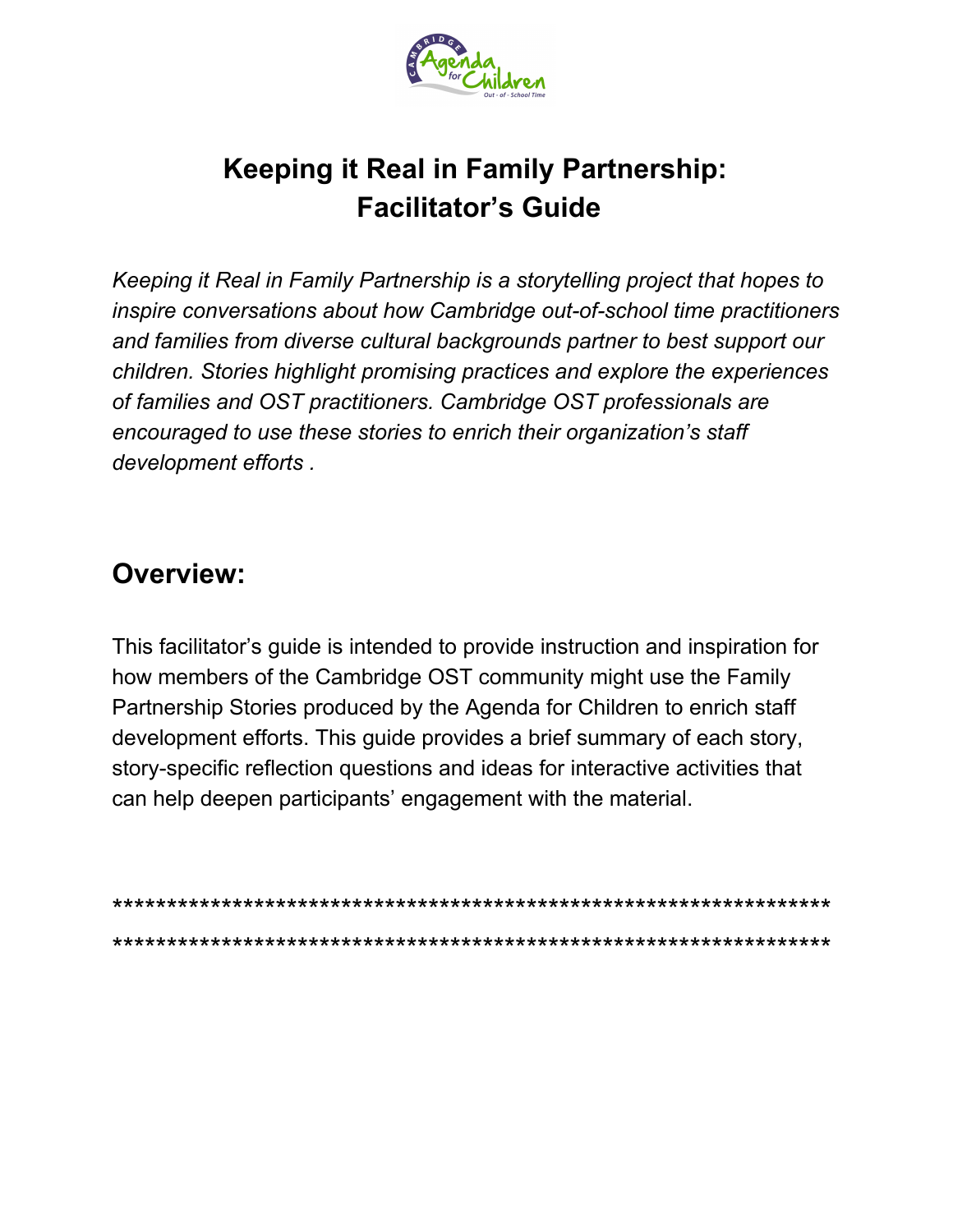

## **Story Title**: Building Empathy

**Story Summary:** Joseph Corbie, director of the Fletcher-Maynard community school in Cambridge, MA shares about his experience keeping it real and building empathy with parents. Empathy, he explains, is the cornerstone of making parents feel welcome and is key to overcoming challenges related to family disengagement: "I try to come from a place of encouragement, whether that person was there yesterday, was there from day one with this child or just got there. I try to say, I'm happy to see you or it's good to meet you."

## **Youtube Link:<https://www.youtube.com/watch?v=MU-B6LCPv6s>**

# **Reflection Questions:**

- What does it sound like to "come from a place of encouragement" when you can tell that things are hard for the families you work with?
- How do you contribute to creating a compassionate environment for your families?
- What are the strategies you use to build meaningful relationships with families?

- 1. In pairs, participants share A) An example of a moment when they empathized with a parent and B) Their thoughts on the impact of the moment they described on their relationship with the parent
- 2. Participants watch the video, "Building Empathy." Instruct participants to take notes on the practices & perspectives they observe around building relationships with parents.
- 3. Participants pair share on A) The practices and perspectives that most resonated with them and B) An example of one action that the participant could take to deepen their relationships with parents.
- 4. Invite pairs to share out the outcomes of their discussions.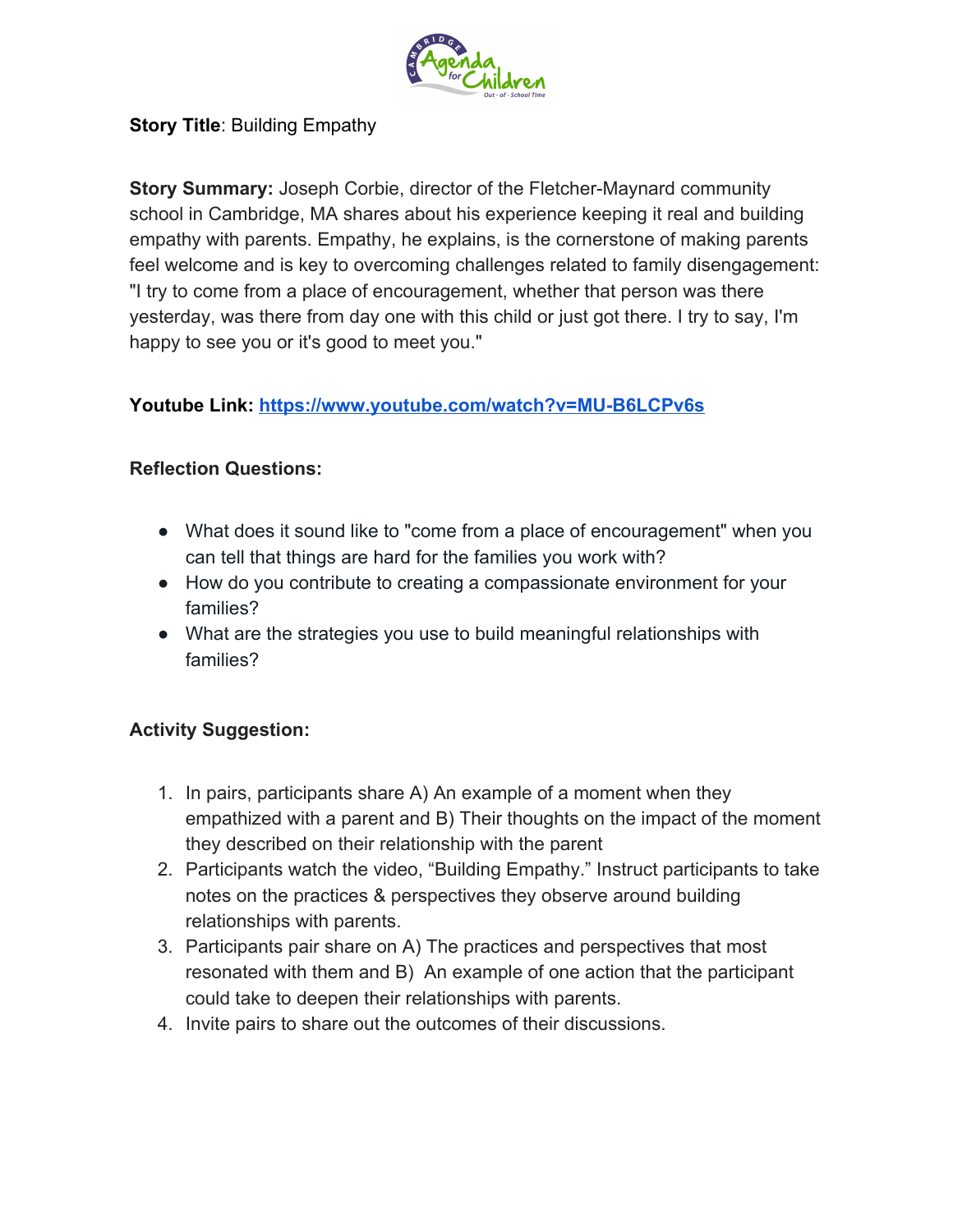

#### **Story Title:** Showing us What They Know

**Story Summary:** Shandra Jones, whose daughter participated in the 2018 CitySprouts summer program, reflects back on the garden party that capped off the summer: "For us, it was just really exciting and fun to be in the garden... mingling with other parents, seeing all the kids working together as teams and showing us what they knew." In this story, we learn about what makes the CitySprouts garden party a welcoming and engaging event for families.

**Youtube Link:<https://www.youtube.com/watch?v=iN7TWXRmgwg>**

#### **Reflection Questions:**

- What about the garden party makes it an attractive event for families?
- Why makes a physical space feel inclusive and welcoming ?
- What is your organization's strategy to ensure families are able to see and understand what their child is learning in their OST program?

- 1. Before watching the video, ask participants to pair share what opportunities they believe exist at your program for parents to see and understand what their child is learning.
- 2. Watch video. Ask participants to take notes on what practices and perspectives they feel were effective for creating an inviting atmosphere for parents
- 3. After watching the video, ask participants to get in pairs again and reflect on the following questions: A) How might you help parents better see and understand what their child is learning in your program?; B) What actions might you take to make your program more inviting for parents?
- 4. Ask participants to share out the outcomes of their pair discussions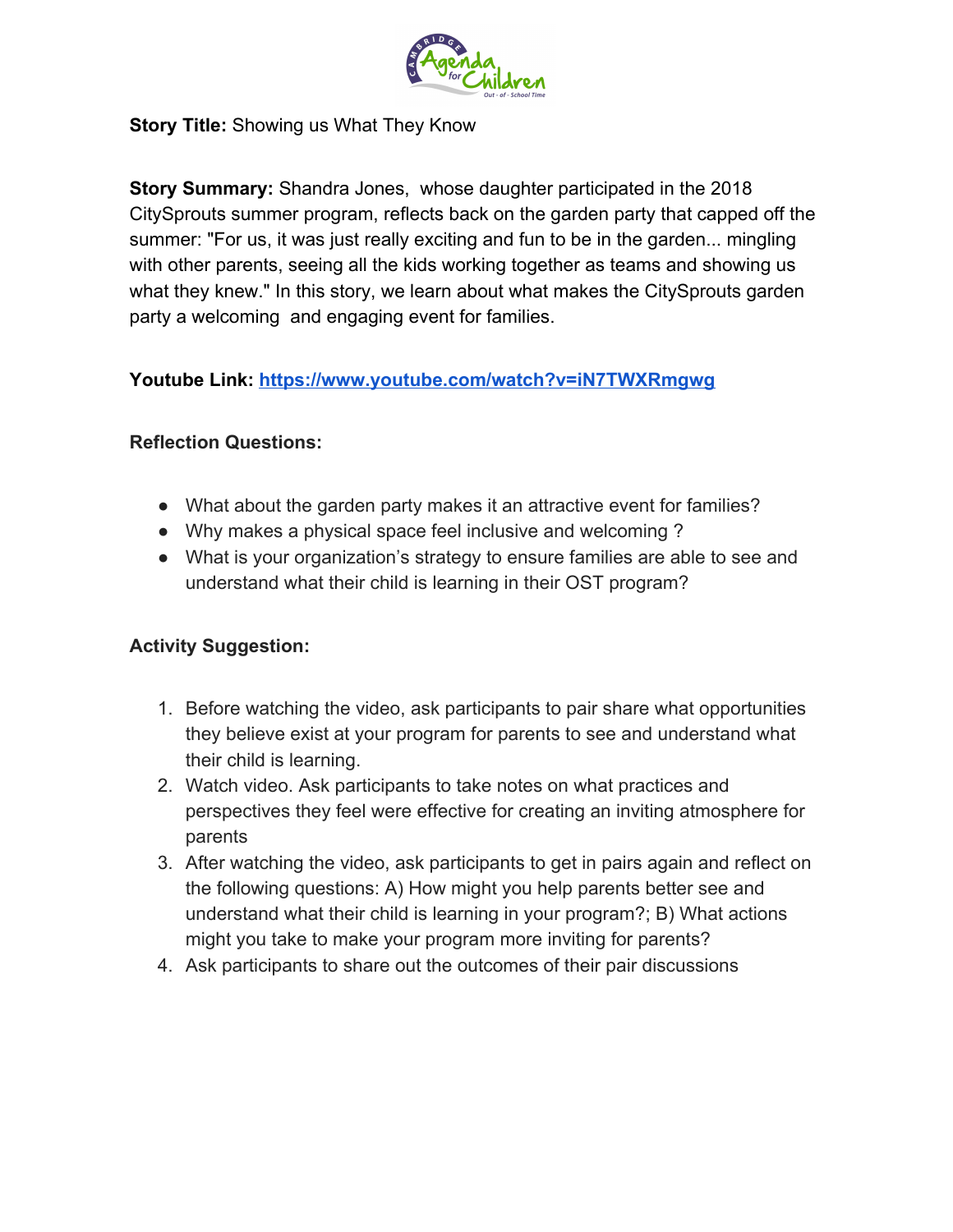

#### **Story Title:** Showing them That They Matter

**Story Summary:** In this story, Ayesha Wilson shares her journey learning about the diverse cultures of her students. "Building trust with families and being culturally proficient, run hand-in-hand,"Ayesha explains. In her story we learn how curiosity, openness and humility can be the bridge to forming strong relationships with youths' families.

**Youtube Link: [https://www.youtube.com/watch?v=RZoGB\\_wJwck](https://www.youtube.com/watch?v=RZoGB_wJwck)**

# **Reflection Questions:**

- When the parents in this video say that the Work Force program feels, "like a family," what practices do you think they have in mind?
- How many staff members in your organization share cultural identities with students and their families?
- What steps could individuals on your staff take to deepen respect for the cultures and identities of the families you are partnering with?
- What does it mean to "be there for families" that are in your program?

- 1. Before the training, print out copies of a definition of cultural proficiency that you like.
	- a. Link to a sample definition:
- 2. At the start of the training, hand out copies of the definition and ask for volunteers to read aloud.
- 3. Ask participants to pair share their thoughts on A) What they like about the cultural proficiency definition and B) What they might adjust or add to the cultural proficiency definition.
- 4. Watch Video. Ask participants to takes notes on what practices and perspectives they found compelling.
- 5. Ask participants to pair share on the following questions: A) What steps could individuals on your staff take to deepen respect for the cultures and identities of the families you are partnering with?; and B) What does it mean to "be there for families" that are in your program?
- 6. Ask for volunteers to share the outcomes of their discussions.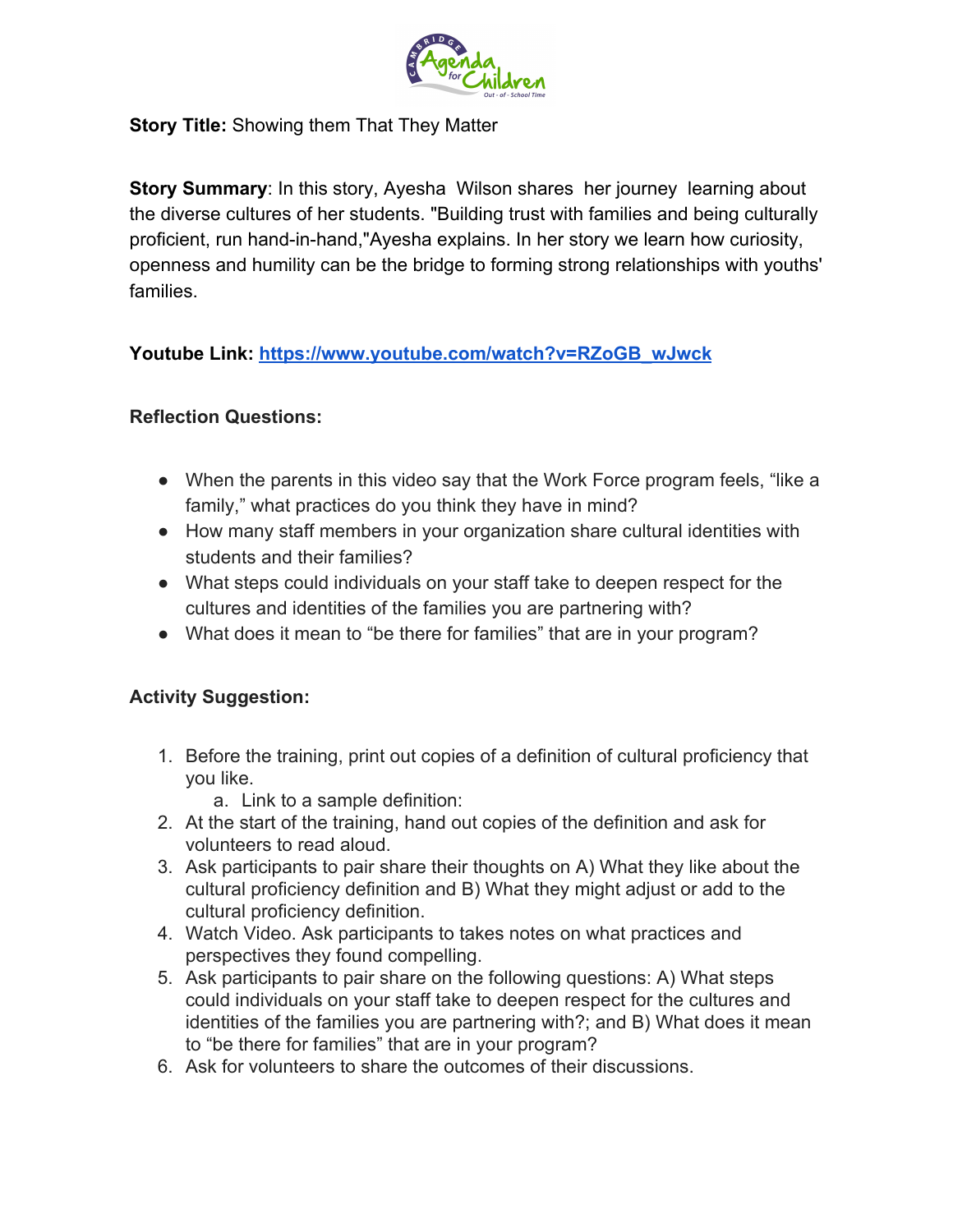

# **Story Title:** Building Dialogue

**Story Summary:**Vanessa Fisher, Director of the Frisoli Youth Center, tells us how she engages families by building dialogue & relationships: "I don't think there is any single way you can be in touch with a family without really knowing who that youth is".

We join Vanessa at the Frisoli Youth Center to learn how a new approach to family phone calls has helped strengthen their family partnership practice.

**Youtube Link:**<https://www.youtube.com/watch?v=pkn0T0nJGl8>

# **Reflection Questions:**

- Are there small things that you can change about your family engagement strategy that will shift the quality of conversations with families?
- How often do you talk with families for more than 60 seconds?
- How does the way young people engage with your program change if their family has a meaningful connection with your program staff?

- 1. Before watching the video, ask participants to 1) Write down their estimate of how often they talk with parents for more than 60 seconds; 2) Ask participants to pair share their responses and discuss their thoughts on the why behind their answer.
- 2. Watch video. Ask participants to take notes on practices and perspectives that resonate with them.
- 3. After the video, ask participants to pair share on what practices they believe could improve their communication with parents and caregivers.
- 4. Ask for volunteers to share the outcomes of their discussions.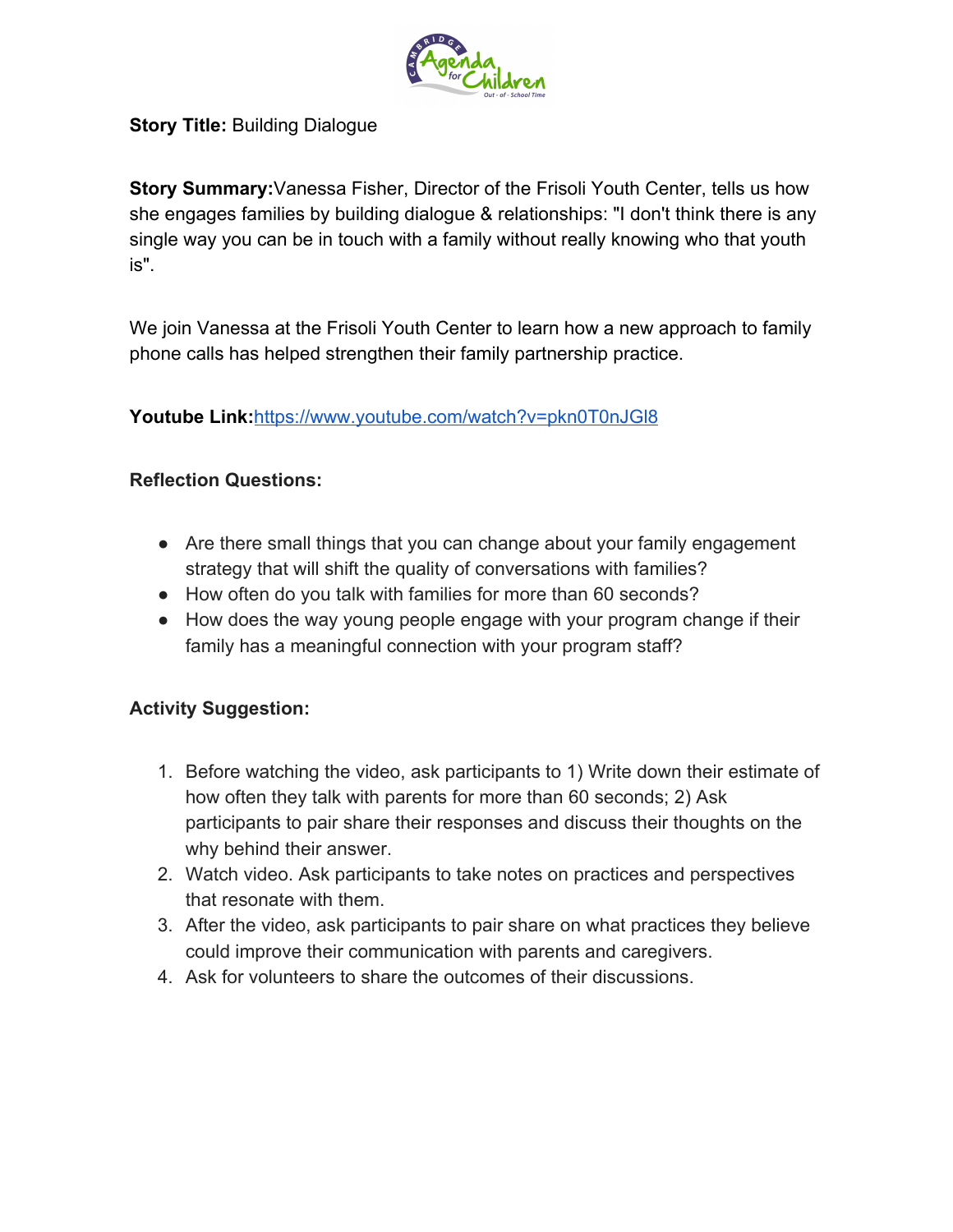

#### **Story Title: Creating a Welcoming Culture**

**Story Summary:** Shakti Rovner, a mother of youth enrolled at the Cambridge Community Center, shares her perspective on the value of family nights at CCC. Family nights provide an invaluable opportunity for families to simply be together, she explains: "Maybe kids that have parents that work so hard, it's just that one hour that they spend with their mother or father just to sit and do something fun. And for the parent it's like, let me come and do an activity. My child will remember that I spent time with them."

Darrin Korte, executive director of The Cambridge Community Center, explains how family engagement at CCC is about families taking ownership of the center, an idea that has deep roots in the center's history.

#### **Youtube Link: <https://www.youtube.com/watch?v=RVjXVwT650g>**

#### **Reflection Questions:**

- How does Cambridge Community Center's approach to strengthening family life lead to meaningful family engagement?
- Why is this important in the life of a young person?
- What would it take for your program to create casual community owned space for families to be together?

- 1. Ask participants to write down A) One example of an opportunity for families to spend time together at your program; and B) One example of an action they have taken to help a family feel "ownership" at your program; and C) One example of an obstacle to families feeling a sense of ownership at your program.
- 2. Ask participants to pair share on their answers to part 1.
- 3. Watch Video. Ask participants to take notes on what practices and perspectives resonate with them.
- 4. After the video, in pairs ask participants to share one practice or perspective from the video that you feel could help families feel more welcome in your program.
- 5. Ask for volunteers to share the outcomes of their discussion.